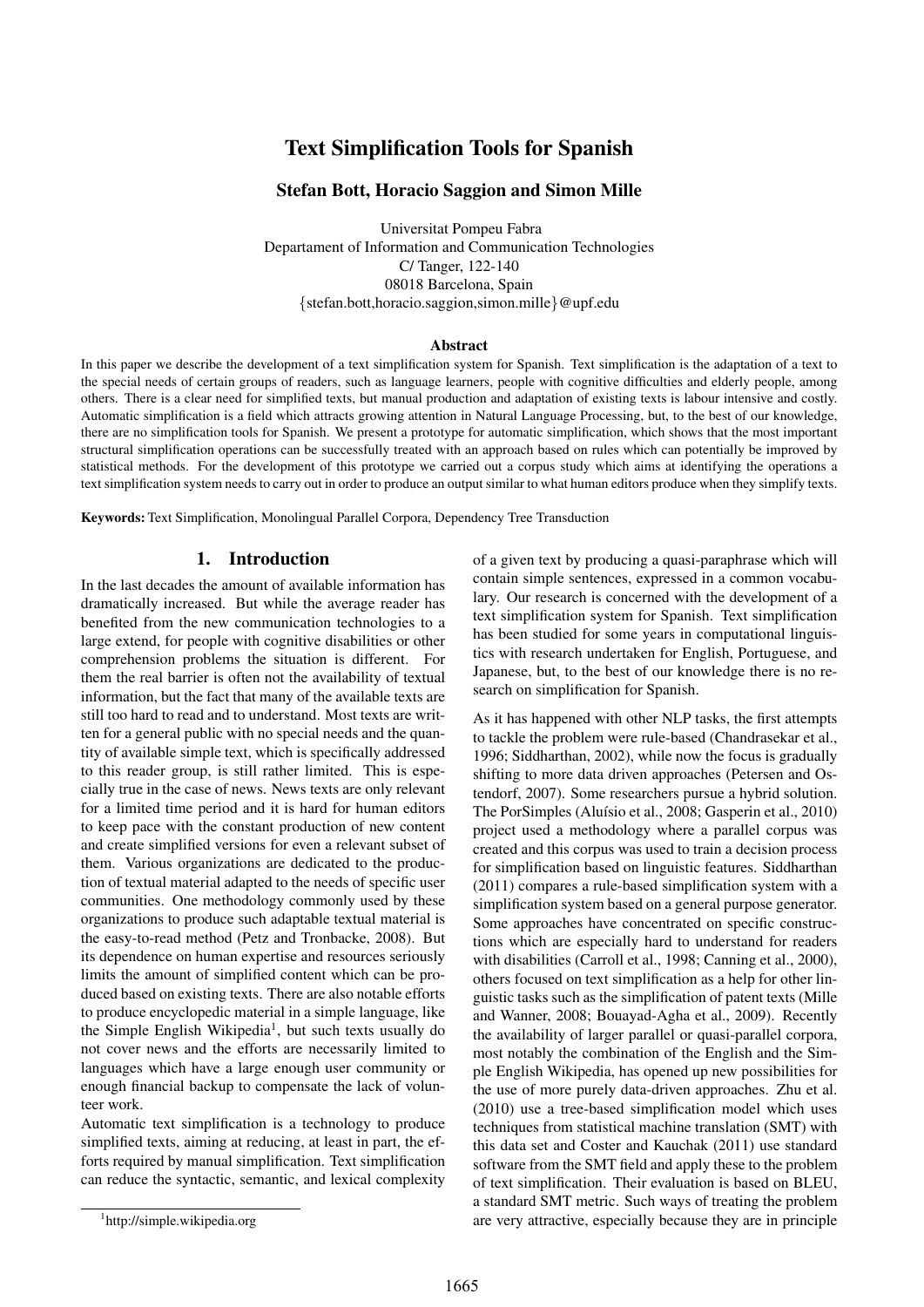language independent, but they depend on a large amount of data.

For the development of a Spanish text simplification system, we opted for a hybrid approach which largely relies on rule-based components, but tries to integrate data driven methods whenever it is possible. The main reason for this is the lack of large parallel data resources for this language. But we also found that there are some phenomena which make text simplification (in general) different from other NLP problems like machine translation (MT). On the one hand, the fact that simplification is a monolingual task seems to make it easier to treat than bilingual translation tasks, but on the other hand problems like sentence splitting require relatively complex copying operations, which do not necessary occur in other tasks and which are not trivial to model as an empirically learnable problem.

This paper describes a Spanish text simplification system which is still under development. We justify the approach we took and also describe some of the problems we encountered. Finally, we report on first results we obtained for a structural simplification module. The rest of the paper is organized as follows: Section 2. describes the data set we use for system development. Section 3. describes the current state of the simplification system we are developing, including an evaluation of the core simplification component and section 4. gives some outlook on the future work we are planing.

### 2. Data

We are preparing a parallel corpus of 200 news paper articles with their manually simplified counterpart from the topic domains of national news, international news, society and culture. The simplified versions are provided by trained experts. So the quality of the simplified part of the corpus is controlled for and these texts correspond to our specific needs. The texts of the corpus were automatically aligned on the sentence level with a tool we created for this purpose (Bott and Saggion, 2011b) and the automatic align- ´ ments were then manually reviewed and corrected.

A special trait of the corpus is that not only the same state of affairs is expressed in two different texts but each simplified sentence has a direct correspondence in the original text. There are only two exceptions to this full correspondence: in some cases new material has been added to the simplified texts, such as definitions of difficult words, and in other cases full sentences have been deleted in the simplification process. The corpus is thus fully parallel and not only comparable or quasi parallel, like other text resources which are available for some languages, for example for English.

The size of the corpus is, however, clearly not big enough to make pure machine learning techniques a promising option for text simplification as a global problem. There are no other large parallel text resources for simplified Spanish, either, which could serve as an empirical basis for data-driven methods, such as the Simple English Wikipedia which we mentioned above. We are investigating if some of the sub-problems of text simplification can be solved with data driven techniques, even if the amount of parallel data is not very large. Other sub-problems may not require parallel data and can be trained on larger monolingual corpora. For example the application of rules can be restricted by a statistical classifier which identifies "bad" target structures, which should not be manipulated. Another example is content reduction: it is very hard to decide if sentences or parts of them may be deleted only on the basis of syntactic information, while a statistical classifier may carry out this task. As we already mentioned, the lack of parallel data made us opt for the use of hand crafted rules. But in order to take advantage of the empirical data, we first carried out a corpus study in which we tried to classify the editing operations human simplifiers carried out in order to create rules which come as close as possible to human production. This approach also allowed us to identify those operations which can only be performed by humans because they are too complex to be emulated by computers and/or require complex inferences on the basis of context information and world knowledge.

We could find 8 major operation types, which are described in more detail in (Bott and Saggión, 2011a). The most frequent operation types were *change* (39.02%), *delete* (24.80%), *insert* (12.60%) and *split* (12.20%) operations.  $(1)/(2)$  is a complex example which combines a split operation with several lexical simplifications and a deletion.

(1) La muestra ofrece al publico la oportunidad de ac- ´ ercarse a la fauna, la botanica y la cultura de esta ´ inmensa regin selvatica americana, al tiempo que ´ recuerda las amenazas a que debe enfrentarse.

"The show offers the public the opportunity to get close to the fauna, the plant life and the culture of this immense American jungle region, and at the same time it reminds us of the dangers it is exposed to."

(2) La exposicion nos muestra la cultura de esta gran ´ selva americana. Tambien nos muestra sus animales y plantas y las ´

amenazas a las que se enfrenta. "The exhibition shows us the culture of this big

american jungle.

It also shows us its animals and plants and the dangers they face."

There have been earlier classifications of simplification operations (Chandrasekar et al., 1996; Zhu et al., 2010; Coster and Kauchak, 2011), but we found that for our needs these taxonomies were not detailed enough. Since our automatic simplification approach necessarily involves manual creation of simplification rules, we were interested in a more detailed classification which would allow to create a list of problems which we had to cover. So we further divided the 8 top-level classes of editing operations into more detailed subclasses, according to the linguistic level at which they applied and the constructions they target. The annotation scheme was also orthogonal to prescriptive or suggestive simplification guidelines for human editors that carry out text simplification, for example the easy-to-read method mentioned above. Simplification guidelines are often very vague and leave room for interpretation, so they usually do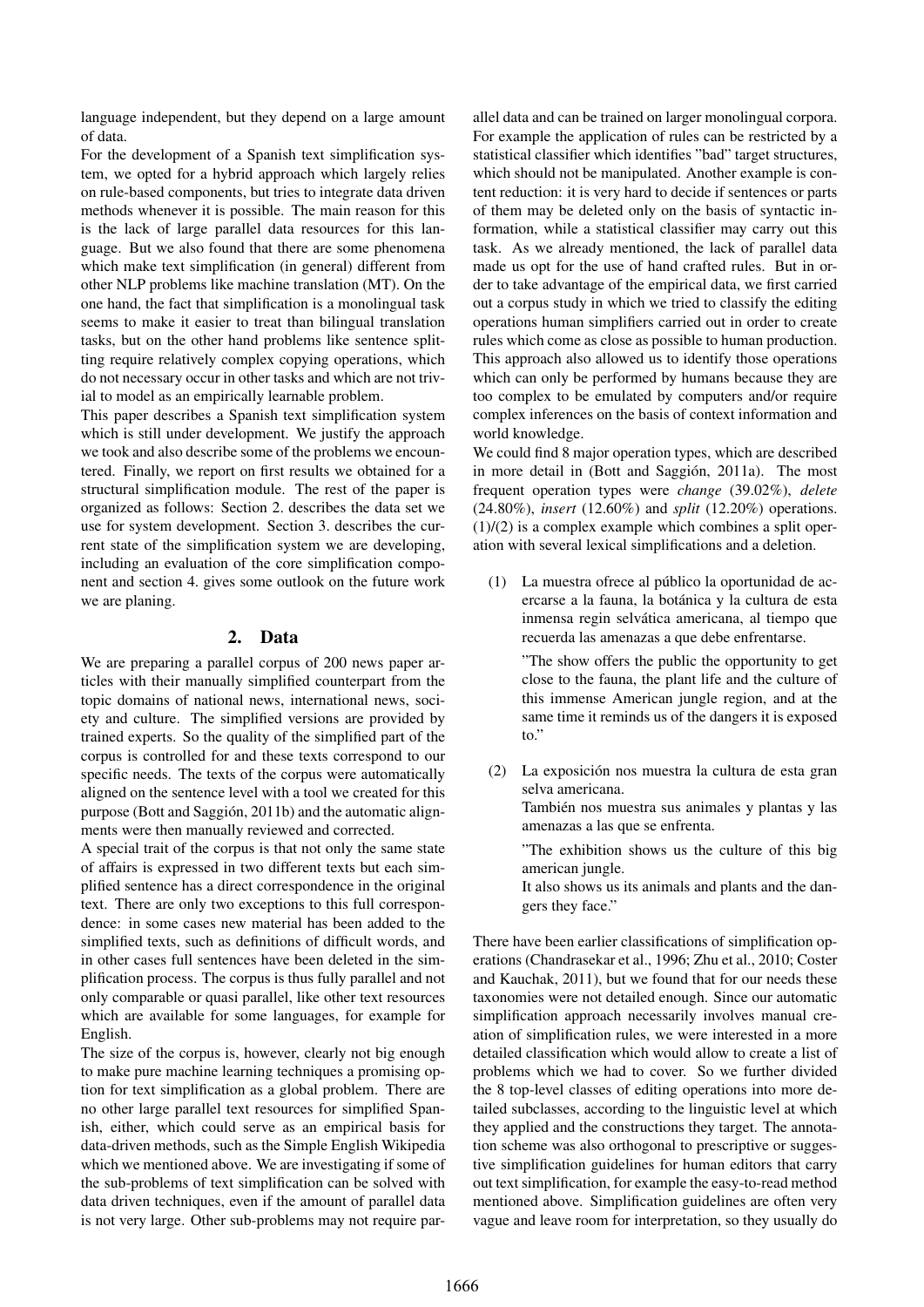not directly predict directly what a human editor will do when she creates a simplification.

## 3. Automatic text simplification

### 3.1. Overview

In the creation of a prototype we concentrated on the most productive simplification operations and those which affect text complexity in the largest degree. We also ruled out operation types that were beyond the possible scope of automatic simplification. The kind of inference which is necessary for these operations is often defeasible and computationally too complex to be viable.

The current version of our simplification system concentrates on structural simplification. We are also developing a lexical simplification module for the substitution of words, a statistical module for content reduction, which will be able to delete phrases and clauses and a statistical support system for rule application, which filters out bad application of rules in the structural simplification module. These modules will form part of a future version of the simplification system.

For the representation of syntactic structures we use dependency trees. The trees are produced by the Mate-tools parser (Bohnet, 2009), trained on the ANCORA corpus (Taulé et al., 2008), and the syntactic simplification rules are developed within the MATE framework (Bohnet et al., 2000). MATE is a graph transducer which uses hand written grammars and one of its advantages is that it allows to create rules which operate on structures with an arbitrary embedding depth.

Figure 1 shows the general architecture of the automatic simplification system, including those modules which are still under development (shown in a lighter colour and gray font). The nucleus of the system in its current state is the structural simplification system, implemented as a MATE grammar, which consists of various layers.

Structural simplification is carried out in two steps: first a grammar looks for suitable target structures which could be simplified. Such structures are then marked with an attribute that informs subsequent levels of the grammar. In a second step the structural manipulations are carried out. This can combine deletions, insertions and copying of syntactic nodes or subtrees. The two steps, marking and manipulation, are carried out directly one after the other in the current version of the simplification system. But, as can be seen in figure 1, we plan to integrate two more modules between the two steps. One of the modules aims to statistically filter out bad applications of the syntactic rules. This is necessary because many of the syntactic trees are ambiguous and cannot be disambiguated only on the basis of morphosyntactic information. A particular case of such ambiguity is the distinction between restrictive and non-restrictive relative clauses. Only non-restrictive relative clauses can be turned into separate sentences and the distinction between the two types is usually not marked by syntax in Spanish<sup>2</sup>. We also plan to integrate a statistical

module for content reduction, which decides whether certain syntactic units, such as adverbial phrases and subordinate clauses, can be deleted without harming the general output. This step is similar to sentence compression. Finally, we are also developing a module dedicated to lexical simplification which replaces "difficult" words with easier ones, where difficulty is measured as the frequency of the word in an open domain corpus.

### 3.2. Structural simplification

Within structural simplification we treat three groups of problems: sentence splitting, lexical substitution of functional multi-word units and the re-ordering of syntactic units.

Lexical substitution is a subtype of the family of *change* operations. It constitutes 17.5% of all edit operations and is the single most frequent specific operation type we could observe. It also has an important influence on the difficulty or ease with which texts can be understood. At the moment we only treat a small subset of these operations, namely those which require the substitution of functional multi-word units. For example, there are many ways to express contrast between clauses, with expressions like *but* (*pero*), *on the contrary* (*por lo contrario*) or *nevertheless* (*sin embargo*). In ordinary texts a rich vocabulary is considered good for stylistic reasons. In simplified text, on the contrary, there is a clear preference for the use of the simplest form, in this case the word *pero* (*but*). Many of these expressions span over more than one word. In some cases a substituted unit must be inserted in a different place of the sentence (as for example in the case intrasentential *sin embargo* (*however*) is substituted by a sentence initial *pero* (*but*)) or the substituted unit is discontinuous (for example the substitution of *tener X en cuenta* (*to keep X in mind*) by *considerar X* (*to consider X*)). Also the substitution of *al tiempo que* (*at the same time*) by *y* (*and*) in example (1)/(2) falls into this category of lexical substitutions. These cases are hard to treat as simple string substitution operations and for this reason we model them as operations on syntactic trees. But the cases we handle in this way are within a limited range and most other cases of lexical simplification will be treated in a dedicated module which is under development (cf. figure 1).

Sentence splitting is the second simplification operation we treat in the structural simplification module. This operation, which constitutes 12.2% of the editing operations we observed (cf. section 2.), reduces the structural complexity of a text in terms of embedding depth and sentence length. We also considered that this operation is typical for the whole group of syntactic manipulations, since it implies a complex manipulation of a syntax tree. Sentence splitting can target various constructions which subordinate clauses to a matrix clause. There are various cases which are covered by our simplification grammar:

• Relative clauses: we distinguish between simple relative clauses which are only introduced by a bare relative pronoun (e.g. *a question which is hard to answer*) and complex relative clauses which are introduced by a preposition and a relative pronoun (e.g. *a question to which there is no answer*)

<sup>&</sup>lt;sup>2</sup>In English it is mandatory to place non-restrictive relative clauses between commas, but in Spanish comma-placement is only a stylistic recommendation.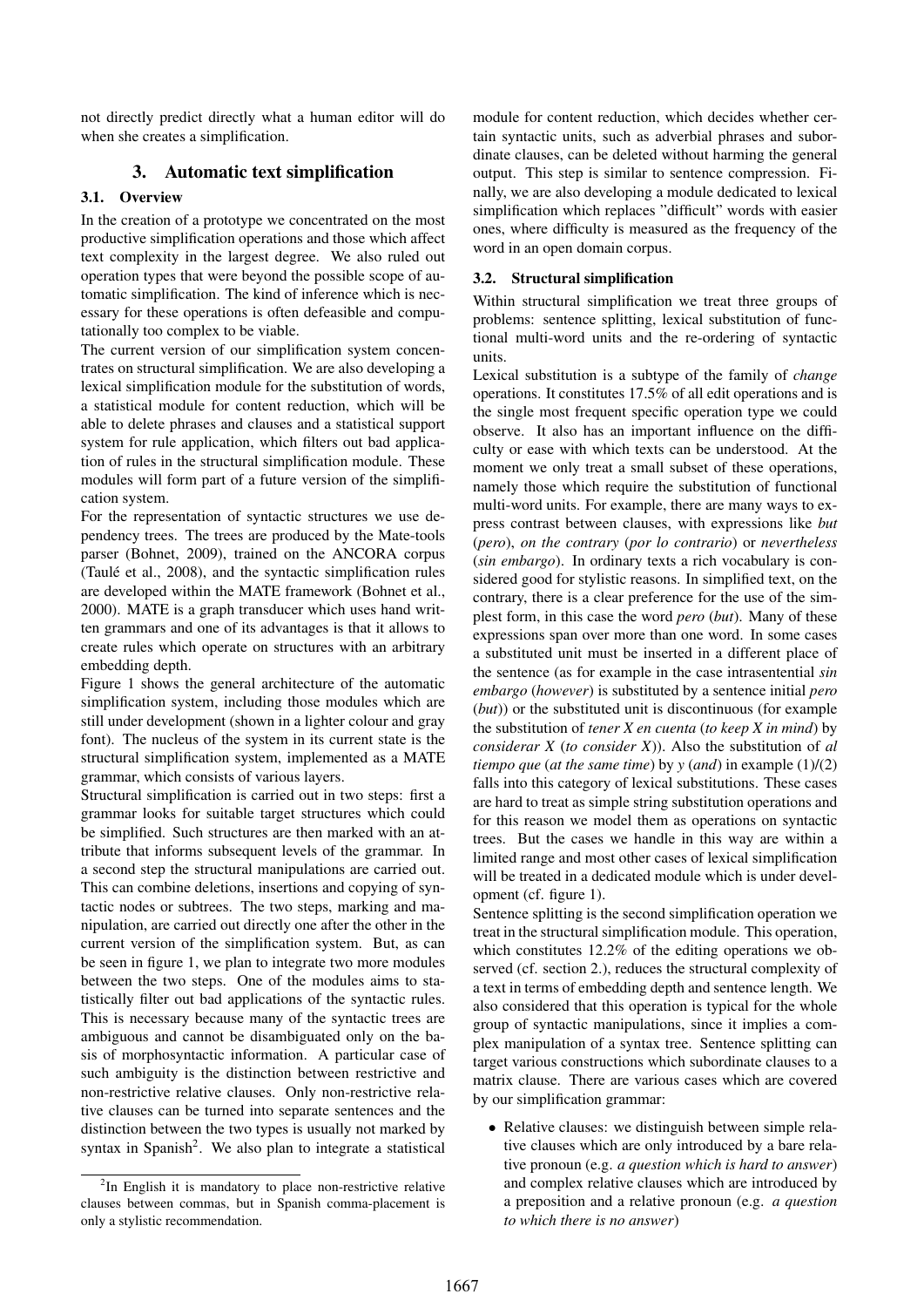

Figure 1: The architecture of the simplification system

- Gerundive constructions and participle constructions (e.g. *the elections scheduled for next November*)
- Coordinations of clauses (e.g.*the problem is difficult and there is probably no right answer*) and verb phrases (e.g. *The problem is difficult and has no easy solution*).
- Coordinations of objects clauses (e.g. *. . . to get close to the fauna, the plant life and the culture of this immense American jungle region* in (1))

Finally, we found that there is one particular reordering type which is rather frequent in simplified text and included it in our simplification grammar. We dubbed this operation *quotation inversion*, since it occurs in the context of direct speech. In normal text the pattern <*Quoted speech, said X*> is very common and in all of the cases we observed in manually simplified text this pattern was changed to <*X said: Quoted speech*>.

A typical case of sentence splitting are relative clauses like the one in (3), and we will illustrate the functioning of the splitting rules with this example. As a matter of fact, this example also contains an object coordination (*have been revised and are being offered . . .*), which our grammar can handle, but which we will not discuss here.

(3) Estos pisos son inventariados  $(\dots)$  y se ofrecen a los jóvenes solicitantes, a los que se acompaña en la visita.

"These flats have been revised and are being offered to young applicants, which will be accompanied during the visit."



Figure 2: A target structure containing a relative clause

This is a case of a complex relative clause where the relative pronoun is combined with the preposition *a*. The preposition in this case has a case-marking function in Spanish and signals that the phrase *a los que* is the object of the impersonal clause, despite the fact that it occurs in a clause initial position. The sentence can be simplified by expressing the content of the relative clause in a separate sentence, as shown in (4).

(4) Estos pisos son inventariados  $(\dots)$  y se ofrecen a los jóvenes solicitantes.

A los jovenes se acompaña en la visita.

"These flats have been revised and are being offered to young applicants.

The young persons will be accompanied during the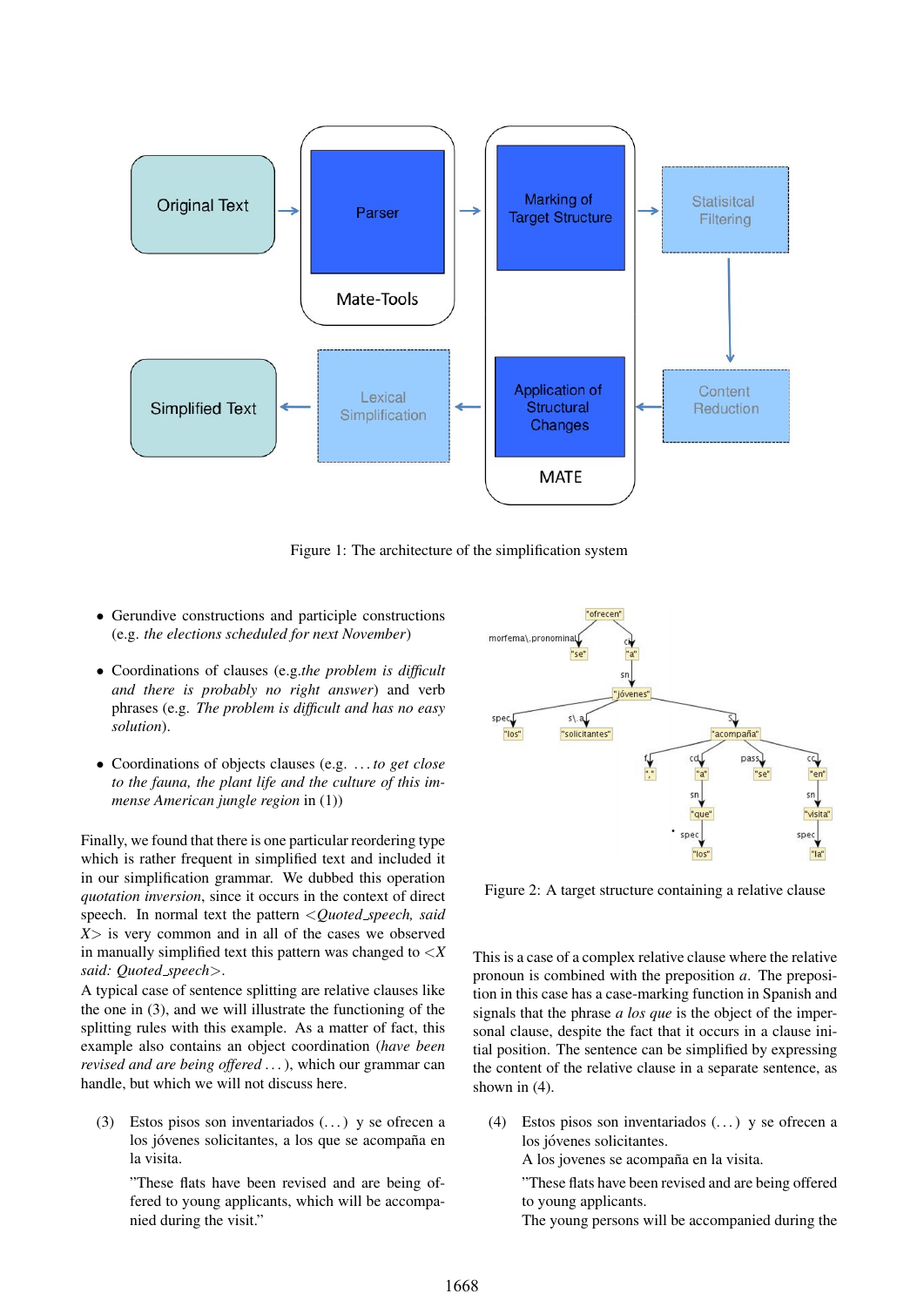

Figure 3: A target structure containing a relative clause

#### visit."

The first step towards simplification is the identification of a target structure. In the case of relative clauses we look for a syntax subtree where a relative pronoun is preverbal and directly or indirectly depends on an inflected verb. A target structure for this simplification type is represented by the dependency tree shown in figure 2. The information on linear ordering between words is present in the structures we work with, but it has been omitted here for the sake of readability. In figure 2 the verb *acompaña* (*accompanied*) is the head of the relative clause. It depends on the noun *jovenes* and the label of the dependency is *S* for a sentential subordination. The sequence *a los que*, which contains the preposition and the relative pronoun, in turn, forms a subtree which depends on this verb. This allows the grammar to identify the structure as a target for simplification.

In a next step the relative pronoun is replaced by the full noun form of its antecedent. In this case the noun *jovenes* already carries an article but in many cases the article has to be added, respecting agreement. Finally, the dependency branch between the main verb of the relative clause and the superordinate clause is cut, resulting in two independent clauses. This can be seen in figure 3.

The simplification operations shown here are implemented as syntactic rules within the MATE framework (Bohnet et al., 2000). The syntactic rules in MATE identify a target structure in what is called the left side of a rule and maps them to new nodes and relations on the right side of the same rule. The rule for the manipulation of (3), expressed informally, requires three nodes: a noun, a verb and a relative pronoun. Between noun and verb a sentential (subordinating) relation must hold. Then three corresponding nodes in the output structure are created, corresponding to the three input nodes. The space between the noun and the subordinate verb is marked as cutoff point. Finally, the relation which still holds between matrix clause and the former relative clause is cut in a second step, which requires a further, quite generic, rule. In the example we show here, word order does not interfere with the operation, but in many cases relative clauses occur sentence internally, so they have to be moved out of the matrix clause.

Note that there is also an implicit *change* operation involved in the treatment of this example. The relative pronoun has to be substituted by a lexical NP. In this case the lexical content of the noun can be copied in the place of the former relative pronoun. Here this only involves the copying of lexical content from one syntactic node into another, but in some cases the presence of an article must be checked, or a tree fragment must be copied from the matrix clause into the place of the relative pronoun.

The current version of the simplification component cover those phenomena which are most frequent and those, which we consider to have the strongest influence on text simplicity. The approach is also extensible to other cases, which represent similar problems, like various types of delete operations or the treatment of nominal appositive constructions.

#### 3.3. Evaluation

We carried out an evaluation of the different rules of the simplification grammar over 886 sentences of our corpus. We considered every case a rule had been applied and decided if the rule had been applied in a correct context and if the rule was able to produce a felicitous output. Minor errors in the grammatical output were ignored when it was apparent that the rule identified the correct target structure and that the grammaticality of the output can be resolved with further fine-tuning of the grammar rules. The results are given in table 1. The precision here is defined as the percentage of correct cases of the application of each rule. For the calculation of recall we hand annotated 262 sentences for structures which contain a target structure which could be simplified.<sup>3</sup> The frequency of rule application is given as the percentage of sentences affected by a rule. Whenever we could observe an error, we tried to attribute it to a category of error sources.

*Quote inversion* is the operation type which the simplification grammar handles most reliably. This is because the syntactic configuration on which it operates can be defined in a very concise way. *Relative clauses splitting* is the most frequent operation. At first sight the application of the corresponding rules does not seem to be very precise. But at the moment we do not perform any filtering. One of the main problems is that 57.58% of the bad rule applications are due to the restrictive nature of the clause. Restrictive clauses usually cannot be turned into individual sentences and, as we explained above, Spanish usually does not represent the distinction orthographically. For this reason we are developing a statistical filter for such cases. We are confident that the combination of the simplification grammar with a statistical filter can improve the overall performance significantly. An additional problem is that in 18.18% of the cases the error occurred because the rule was applied to structures which are structures different from relative clauses, such as verb-dependent object clauses. Also these cases can possibly be filtered out by a statistical classifier. Finally, 16.16% of the errors are caused by idiomatic expressions which can be confounded with relative pronouns. Fortunately these errors can also be detected easily and be eliminated by further grammar development.

In order to decide if a simplification rule should be applied to a target structure we have trained a number of classifiers. The methodology is as follows: the simplification rules that identify target constructions (e.g., relative

<sup>&</sup>lt;sup>3</sup>We did not annotate simple and complex relative clauses separately and for this reason we can only list the recall for the set of all relative clause types.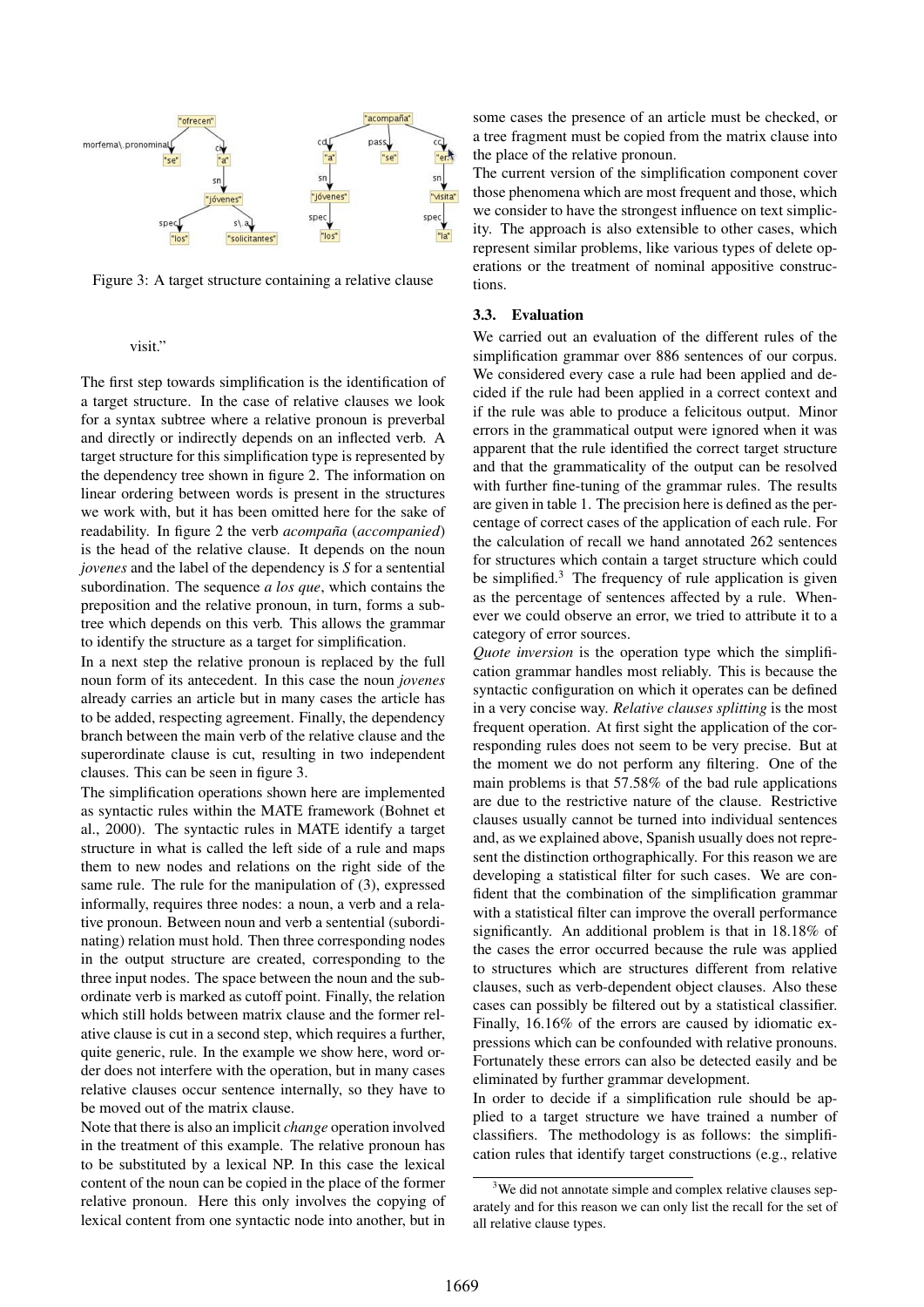| <b>Operation</b>                | <b>Precision</b> | Recall | <b>Frequency</b> |
|---------------------------------|------------------|--------|------------------|
| Relative Clauses (all types)    | 39.34%           | 66.07% | 20.65%           |
| <b>Simple Relative Clauses</b>  | 37.06%           |        | 19.18%           |
| <b>Complex Relative Clauses</b> | 69.23%           |        | 0.90%            |
| <b>Gerundive Constructions</b>  | 63.64%           | 20.59% | 2.48%            |
| Quotation Inversion             | 78.95%           | 100%   | 2.14%            |
| Object coordination             | 42.03%           | 58.33% | 7.79%            |
| VP and clause coordination      | 64.81%           | 50%    | $6.09\%$         |

Table 1: Percentage of right rule application and frequency of application per rule type

clauses, participial phrase) were run over a dependencyparsed corpus of Spanish news articles. Sentences in which rules have been fired were identified, collected, and manually annotated with classes "yes" or "no" depending on whether the human annotator considered the actual simplification should take place (between 100 and 150 sentences where annotated depending on the task). A number of features have been implemented, all of them computed based on the context surrounding the target structure to be simplified (e.g., a participle or a relative pronoun). Features include the actual syntactic information of the target structure, parts of speech surrounding the target, and features based on linguistic intuitions such as the depth of the node in the dependency tree, the number of sibling structures, etc. The classifiers are based on support vector machines (SVMs) (Li et al., 2005) distributed with the GATE system (Maynard et al., 2002). Results are still preliminar, but for classification of simple relatives the classifier achieves 86% F-score in cross-validation experiments which we consider a reasonable figure. This improves over a *select-all* baseline F-score of 78%. There is of course still the question of whether the application of the filter after structure identification and marking would actually improve the effectiveness of rule-application, a question we are addressing right now and results of which will be reported elsewhere.

### 4. Conclusion and Outlook

In this paper we described the development of a text simplification system for Spanish. The development is part of an ongoing research project $4$  and many of the results represent a snapshot of a current state of work in progress. We have argued in favour of a rule based system with support from data-driven techniques. We argued for that mainly because we have not enough data available for Spanish which would allow for the statistical treatment of the global problem. But we also argued that a statistical approach would have to confront problems which are not trivial. These problems mainly are mainly present in the form of complex copy operations which are involved in sentence splitting and such problems would require a careful formulation of the learning task.

We have shown that many structural simplification operations can be handled successfully and that many of the errors of the structural simplification module can be identified in a way which makes their solution feasible. This shows that there is still much room for improvement without making the required machinery too complex.

There is still a lot of work to be done. In particular, we plan to integrate a statistical filter in the system, which will reduce the number of bad applications of simplification rules. Preliminary experiments have shown that statistical filters of this kind can achieve good results in isolation, so we are confident that they will improve the system as a whole when they are integrated. Content reduction is a problem which requires a similar treatment. We are developing a statistical classifier which decides for different target units (sentences, clauses, adverbial phrases, etc.) whether it can be deleted or not without harming the understandability of the output. Finally, we are trying to combine the structural simplification described here with lexical simplification, which presents a different problem setting, but which is extremely important to make texts easier to read.

#### 5. Acknowledgements

The research described in this paper arises from a Spanish research project called Simplext: An automatic system for text simplification (http://www.simplext.es). Simplext is led by Technosite and partially funded by the Ministry of Industry, Tourism and Trade of the Government of Spain, by means of the National Plan of Scientific Research, Development and Technological Innovation (I+D+i), within strategic Action of Telecommunications and Information Society (Avanza Competitiveness, with file number TSI-020302-2010-84). We are grateful to fellowship RYC-2009-04291 from Programa Ramón y Cajal 2009, Ministerio de Economía y Competitividad, Secretaría de Estado de Investigación, Desarrollo e Innovación, Spain.

#### 6. References

- Sandra M. Aluísio, Lucia Specia, Thiago Alexandre Salgueiro Pardo, Erick Galani Maziero, and Renata Pontin de Mattos Fortes. 2008. Towards brazilian portuguese automatic text simplification systems. In *ACM Symposium on Document Engineering*, pages 240– 248.
- Bernd Bohnet, Andreas Langjahr, and Leo Wanner. 2000. A development environment for mtt-based sentence generators. *Revista de la Sociedad Espaola para el Procesamiento del Lenguaje Natural*.
- Bernd Bohnet. 2009. Efficient parsing of syntactic and semantic dependency structures. In *Proceedings of the Conference on Natural Language Learning (CoNLL)*,

<sup>4</sup> Simplext: http://www.simplext.es